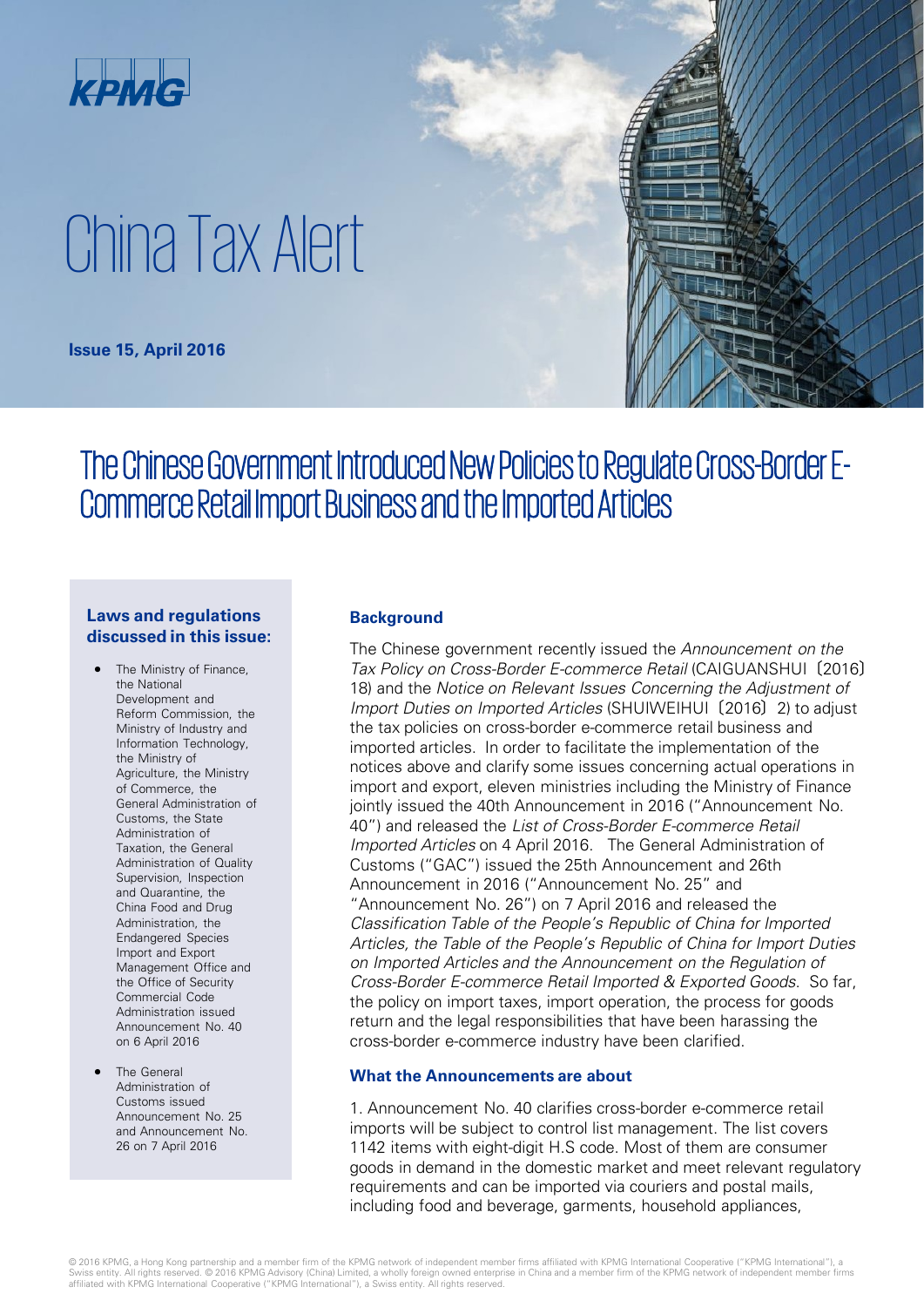cosmetics, diapers, children's toys, insulation cups. Importers of goods covered by the list are exempt from submitting related import license to the customs authorities but should go through inspection and quarantine procedures as the laws and regulations of the PRC require. Goods directly ordered from overseas are exempt from CIQ Clearance Notice (通关单), whereas, bonded goods purchased on line are subject to CIQ Clearance Notice (通关单) when entering bonded zones and are exempt from it when exiting bonded zones.

2. Announcement No. 26 has provided for enterprise management, customs clearance management, tax collection management, logistics control and return management and has abolished Announcement No. 56 issued by the General Customs Administration in 2014. The main contents are as follows:

- An enterprise engaged in cross-border e-commerce should submit the following materials to customs before undertaking business: a copy of its corporate business license, a copy of its organization code certificate (enterprises registered with unified social credit code do not have to provide the copy), a statement reflecting its organization code or unified social credit code, its Chinese name, its address registered with the industry and commerce authorities, the number of its business license, name of legal representative, type of ID card, ID card number, contacts for customs affairs, mobile number, telephone number, cross-border e-commerce website, etc.
- Before importation filing, e-commerce enterprises or platforms, payment agencies and logistics service providers should submit information about transactions, payment and logistics to the customs authorities via the cross-border e-commerce customs clearance service platform.
- Inbound and outbound couriers and postal enterprises can submit the information to the customs authorities on the behalf of ecommerce enterprises and payment agencies under the written promise that they assume liability for the authenticity of the information submitted;
- E-commerce enterprises or their agents should submit the Manifest for Declaring Imported and Exported Goods in Cross-border Ecommerce Retail to the Customs Authorities of the PRC ("the Manifest"). Exportation can adopt "Release by Manifest, Declare through Consolidation", whereas importation by the mode of "Release by Manifest";
- In accordance with the requirements of the Announcement on the Tax Policy on Cross-Border E-commerce Retail (CAIGUANSHUI 〔2016〕18), goods imported under cross-border e-commerce regime are subject to customs duties, import-related VAT and excise duties. The dutiable value is the actual transaction price, including retail price, freights and insurance expenses.
- On-line shopper is the due taxpayer. E-commerce enterprises, ecommerce platforms and logistics service providers registered with the customs authorities are the withholding agents and pay the taxes on the behalf of shoppers. The withholding agents should declare imported goods to the customs authorities truthfully and accurately concerning the description of goods, specifications, H.S Code number, actual transaction price and related costs.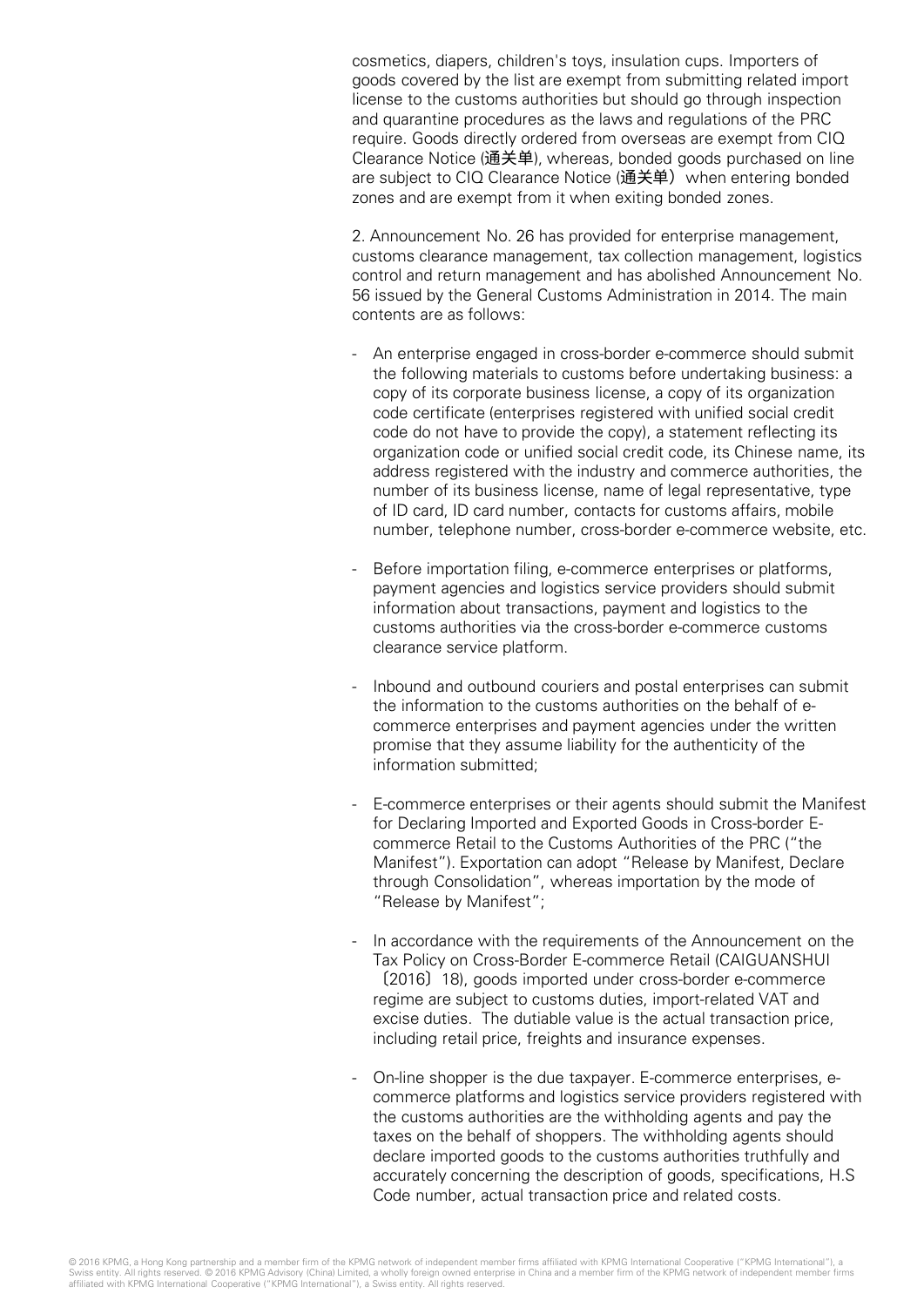- Under the cross-border e-commerce mode, e-commerce enterprises and their agents are allowed to apply for returning goods. Returned goods should be transported to the sites of customs supervision in their original status within 30 days upon the release by customs. In this case, the corresponding import taxes shall not be levied, and the annual shopping quota of an individual should be adjusted;

3. In Announcement No. 25 issued by the GAC in 2016, the Classification Table of the People's Republic of China for Imported Articles and the Table of the People's Republic of China for Import Duties on Imported Articles which were released in Announcement No. 15 issued by the GAC in 2012 were adjusted in accordance with the notice (SHUIWEIHUI 〔2016〕2) issued by the Customs Tariff Commission of the State Council recently. The principles for article classification and dutiable value determination remain unchanged. The amendments took effect on 8 April 2016.

# **KPMG observations**

- The laws and regulations recently introduced by the Chinese government demonstrated its efforts to address the core issues faced by the industry. The main uncertainties confronted by the cross-border e-commerce industry in the aspects of policies and operations have basically been resolved, which will help buttress the foundation for the healthy development of the industry;
- Regarding the coming impacts of the new regulations, the crossborder e-commerce may face new challenges such as product entry, customs clearance efficiency, overall tax burden and compliance management. As a result of the policies, the similar business environment is being built up for cross-border internet sales, domestic internet sales of imported articles and traditional sales channels. This may foster fair competition for and synergy among different business models.
- Enterprises engaged in cross-border e-commerce are not required to establish dedicated legal entity in special customs supervision zones. This is conducive to the comprehensive utilization of resources and investments in e-commerce. According to Announcement No. 26, enterprise not directly involved in crossborder e-commerce can engage couriers and postal enterprises to submit data to the customs authorities in order to complete clearance procedures. So there may be no need to set up a dedicated legal entity. In addition, even if it is necessary from commercial business perspective, the regulations have not expressly required that the entity must be established in special customs supervision zone;
- New regulations is offering a one-stop proxy channel. This is opening the door for overseas e-commerce platforms to expand their business in the China market. According to Announcement No. 26, couriers and postal enterprises can submit electronic information to the customs authorities on the behalf of e-commerce enterprises and payment agencies under the written promise that they accept liability for the authenticity of the information submitted. Therefore, overseas e-retailers may not have to set up their own business entities in China;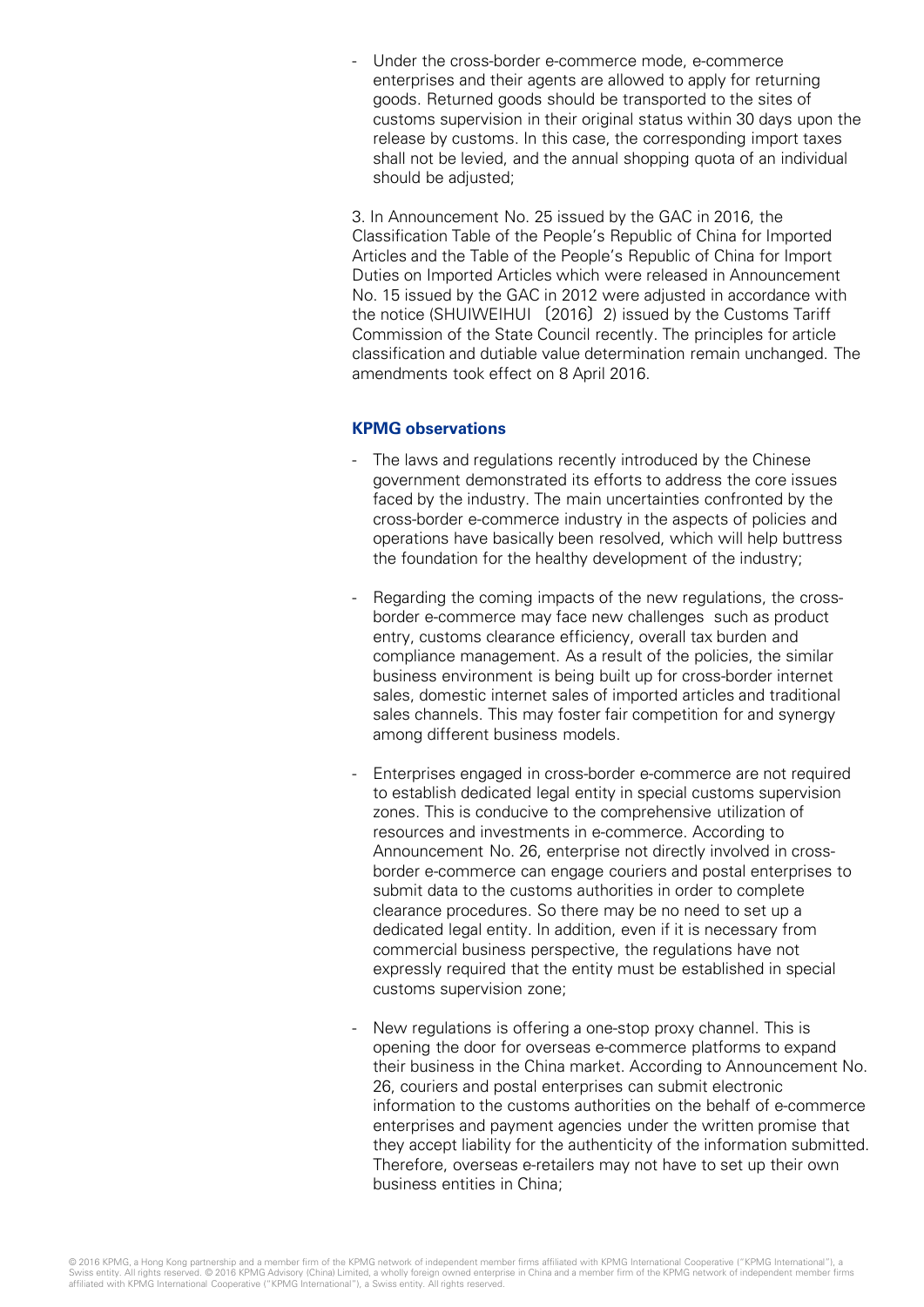- The feasibility and actual impact of the three Announcements appeal further attention. Especially, the exceptions and opaque requirements on inspection and quarantine in the control list and the detailed requirements related to taxation may have unpredictable impacts;

# **KPMG's recommendations**

- Enterprises in the industry should study the newly introduced regulations based on their own business cases and assess the impact in terms of costs, operational efficiency, quality of services and compliance risks. They should develop or adjust business models and strategies according to the trend of the global ecommerce, the direction of macro policies and their own goals in the medium and long run;
- Looking forward, the room of policy fine-tuning still exists. Enterprises should pay close attention and had better make forwardlooking judgments for proactive actions. When necessary, it is advisable to communicate with the authorities or seek the assistance from professional firms;
- The new policies have set up higher pars for the accurate declaration which are similar to those for general trade import. Enterprises should attach due importance to it and establish internal control systems and supervision processes to avoid the impact on themselves or consumers as a result of non-compliance;
- There are still some uncertainties regarding the limitation of cities to conduct import business and regulations on the importation of food or cosmetics. Enterprises can consult the authorities or seek professional advise.
- The regulations took effect on April 8, covering various import modes and through different customs operation cites. This may impact inbound and outbound tourists, imported articles and crossborder e-commerce retail import. Government authorities, enterprises and individuals should be prepared for it;
- The impact of the new policies on export is not addressed due to limited space. If necessary, please contact KPMG Advisory (China) Co., Ltd.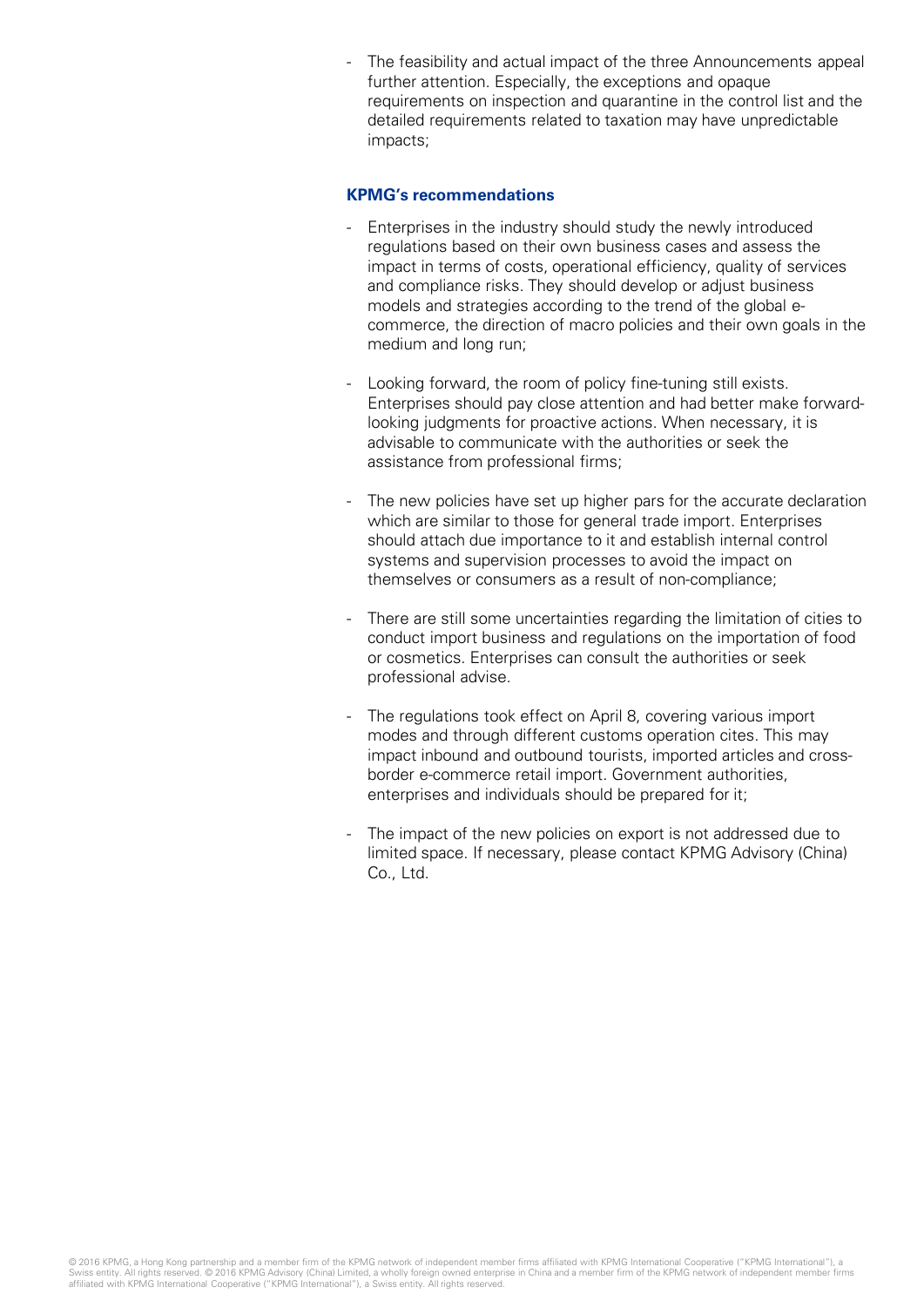# **Contact Information for Trade & Customs Team:**

Eric Zhou, Head of Trade & Customs, KPMG China, 010-85087610, [ec.zhou@kpmg.com](mailto:ec.zhou@kpmg.com)

# Northern China:

Helen Han, Director, Trade & Customs Team, Beijing, 010-85087627, [h.han@kpmg.com](mailto:h.han@kpmg.com)

## Central China:

Cheng Dong, Partner, Trade & Customs Team, Shanghai, 021-22123410, [cheng.dong@kpmg.com](mailto:cheng.dong@kpmg.com)

Rachel Tao, Director, Trade & Customs Team, Shanghai, 021-22123473, [rachel.tao@kpmg.com](mailto:rachel.tao@kpmg.com)

## Southern China:

Philip Xia, Senior Manager, Trade & Customs Team, Guangzhou, 020-38138674, [philip.xia@kpmg.com](mailto:philip.xia@kpmg.com)

Melsson Yang, Senior Manager, Trade & Customs Team, Guangzhou, 020-38138612, [melsson.yang@kpmg.com](mailto:melsson.yang@kpmg.com)

## Hong Kong:

Daniel Hui, Partner, Trade & Customs Team, Hong Kong, +852-26857815, [daniel.hui@kpmg.com](mailto:daniel.hui@kpmg.com)